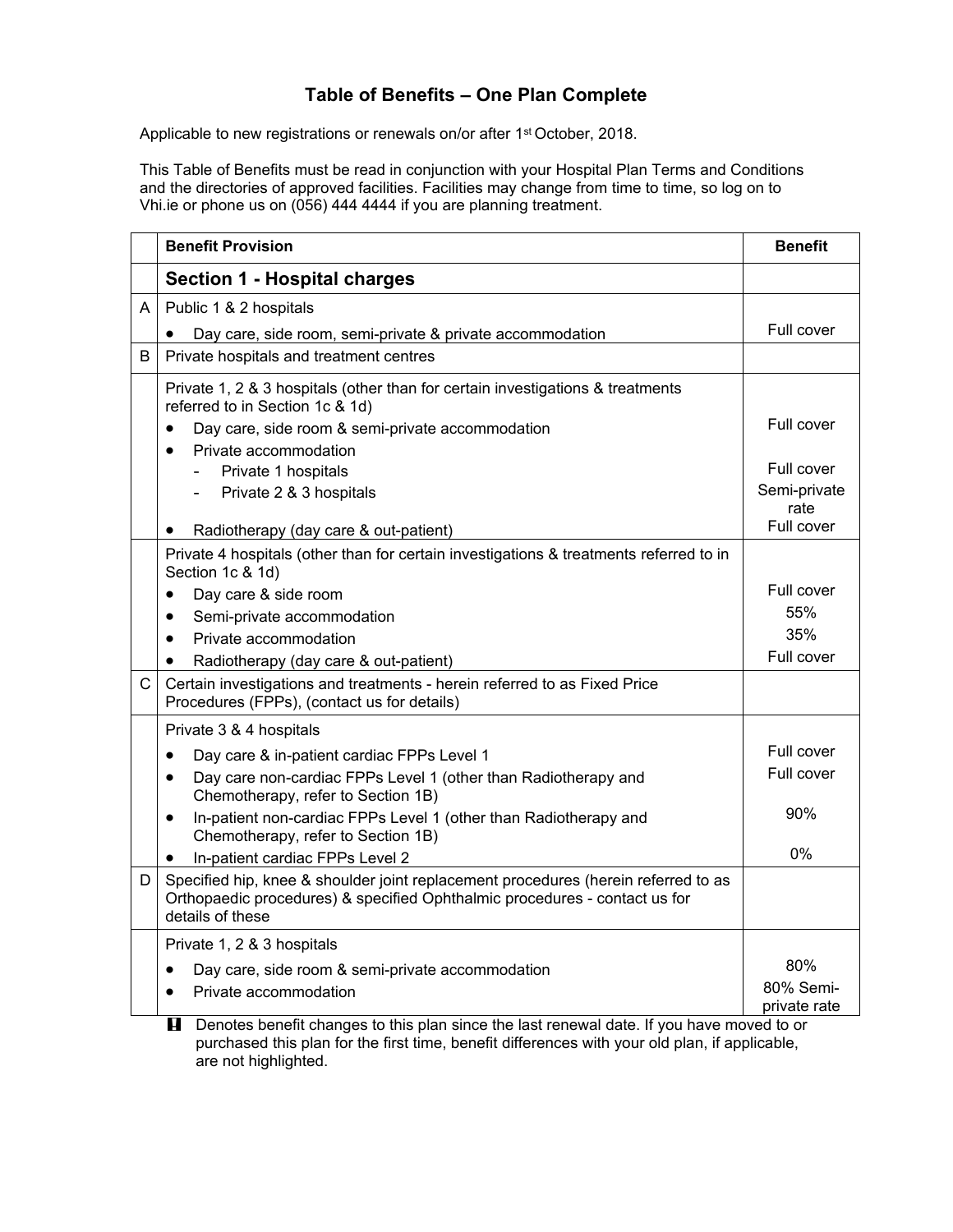|              | Private 4 hospitals                                                                                                                                                   |                                      |
|--------------|-----------------------------------------------------------------------------------------------------------------------------------------------------------------------|--------------------------------------|
|              | Day care & side room                                                                                                                                                  | 80%                                  |
|              | Semi-private accommodation                                                                                                                                            | 55%                                  |
|              | Private accommodation                                                                                                                                                 | 35%                                  |
|              | When carried out as a Fixed Price Procedure (contact us for details)                                                                                                  |                                      |
|              | Private 3 & 4 hospitals                                                                                                                                               | 80%                                  |
|              | <b>Section 2 - Consultants' fees/GP procedures</b>                                                                                                                    |                                      |
| A            | In-patient treatment, day-care/side room/out-patient & GP procedures                                                                                                  |                                      |
|              | Participating consultant/GP                                                                                                                                           | Full cover                           |
|              | Non-participating consultant/GP                                                                                                                                       | Standard<br>benefit                  |
|              | Section 3 - Psychiatric cover (read in conjunction with Section<br>1)                                                                                                 |                                      |
| A            | In-patient psychiatric cover                                                                                                                                          | 180 days                             |
| B            | Day care psychiatric treatment for approved day care programmes                                                                                                       | Contact us for<br>further details    |
| C            | In-patient treatment for alcoholism, drug or other substance abuse in any 5 year<br>period                                                                            | 91 days                              |
|              | <b>Section 4 - Maternity</b>                                                                                                                                          |                                      |
| A            | Normal confinement                                                                                                                                                    |                                      |
|              | Public hospital benefit (up to 3 days)<br>$\bullet$                                                                                                                   | Full cover                           |
|              | Caesarean delivery (as per hospital benefits listed)                                                                                                                  | <b>Refer Section</b><br>1            |
|              | Home birth benefit                                                                                                                                                    | €3,500                               |
| B            | In-patient maternity consultant fees (per Schedule of Benefits for Professional<br>Fees)                                                                              | Agreed<br>charges                    |
| $\mathsf{C}$ | Vhi Fertility Programme                                                                                                                                               |                                      |
|              | Fertility benefit - benefit per member, towards the cost of specified fertility tests<br>and treatments carried out in a Vhi Participating Fertility Treatment Centre |                                      |
|              | Initial consultation<br>$\bullet$                                                                                                                                     | €100 discount<br>at point of<br>sale |
|              | AMH & Semen Analysis tests<br>$\bullet$                                                                                                                               | €100 discount<br>at point of<br>sale |
|              | Egg freezing - once per lifetime<br>$\bullet$                                                                                                                         | €1000                                |
|              | Sperm freezing - once per lifetime                                                                                                                                    | €125                                 |
|              | IUI - up to 2 treatments per lifetime, female members only                                                                                                            | €450 per                             |
|              |                                                                                                                                                                       | treatment*<br>€1,000 per             |
|              | IVF or ICSI - up to 2 treatments per lifetime, female members only                                                                                                    | treatment*                           |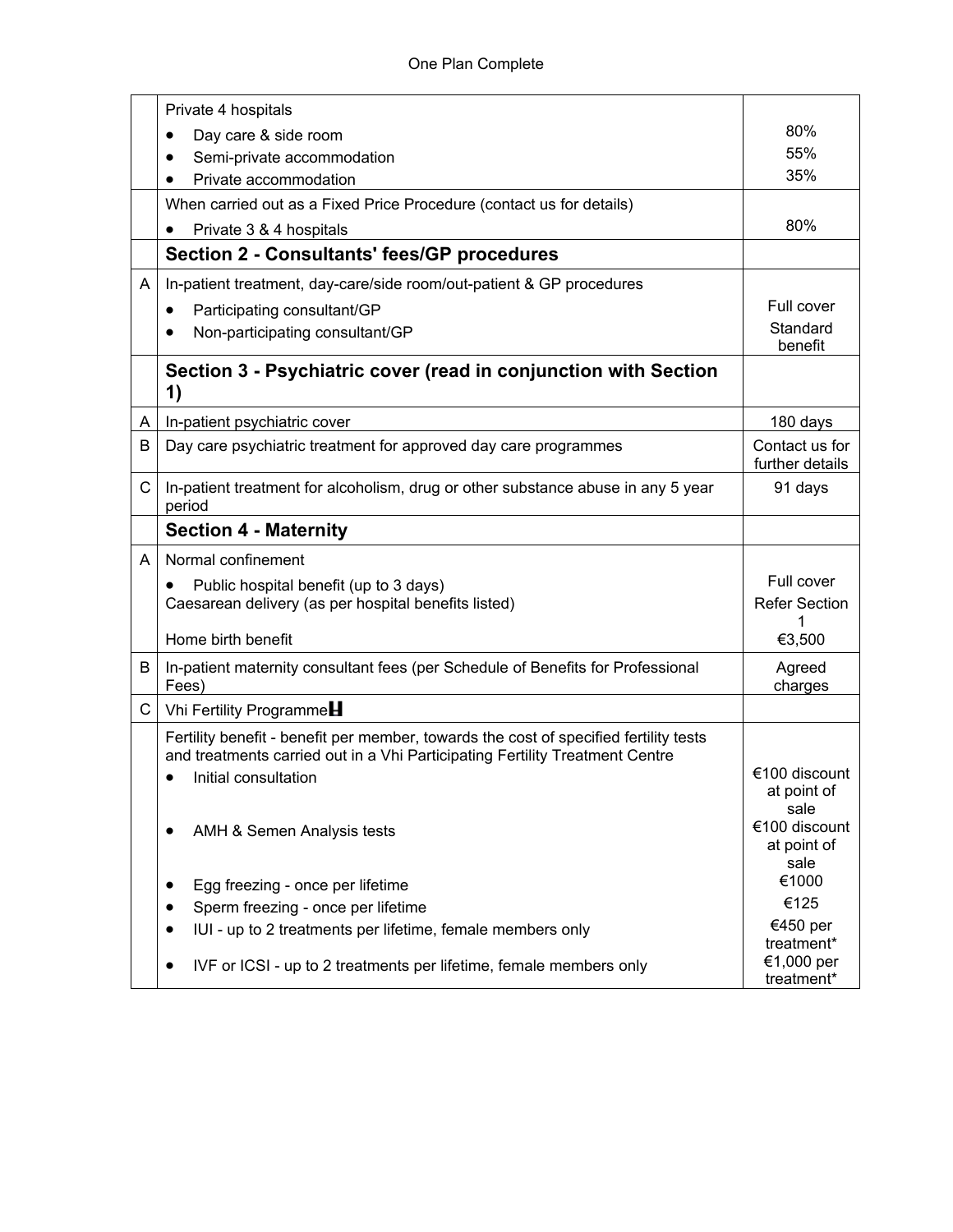|   | Fertility counselling - 4 sessions per treatment carried out in a Vhi Participating<br>$\bullet$<br><b>Fertility Treatment Centre</b>                                                                                                  | €40 per<br>session                                                                 |
|---|----------------------------------------------------------------------------------------------------------------------------------------------------------------------------------------------------------------------------------------|------------------------------------------------------------------------------------|
|   | Fertility support services - Acupuncturists & Dieticians visits                                                                                                                                                                        | <b>Refer Section</b>                                                               |
|   | * These benefits are co-funded by Vhi and the Vhi Participating Fertility Treatment<br>Centre                                                                                                                                          | 9                                                                                  |
|   | Section 5 - Cancer care and other benefits <b>H</b>                                                                                                                                                                                    |                                                                                    |
| A | Genetic testing for cancer                                                                                                                                                                                                             |                                                                                    |
|   | Initial consultation for genetic testing for cancer *<br>$\bullet$                                                                                                                                                                     | 50% cover                                                                          |
|   | Genetic test - for specified genetic mutations to be carried out in an approved<br>$\bullet$<br>clinic*                                                                                                                                | Full cover                                                                         |
|   | Preventative (Prophylactic) treatment following on from the genetic test<br>٠                                                                                                                                                          | Covered up to<br>the levels for<br>hospital<br>treatment<br>listed in<br>Section 1 |
|   | * These benefits are available immediately for existing Vhi customers with no<br>waiting periods. There is a 26 week new conditions waiting period for new joiners<br>and a two year waiting period for transfers from another insurer |                                                                                    |
| В | Mammograms in an approved mammogram centre in each 24 month period,<br>covered in accordance with our rules (contact us for details)                                                                                                   | Full cover                                                                         |
| C | Cancer care support - one night's accommodation for each treatment                                                                                                                                                                     | €100 per night                                                                     |
| D | Manual lymph drainage following cancer treatment - 10 visits                                                                                                                                                                           | €50 per visit                                                                      |
| E | Clinical psychology counselling for oncology treatment (psycho oncology<br>counselling) - 10 visits                                                                                                                                    | Refer section<br>9                                                                 |
| F | Additional cancer support benefits                                                                                                                                                                                                     |                                                                                    |
|   | Wig/ hairpiece, post-mastectomy bra, swimsuit, surgical prosthesis following<br>$\bullet$<br>cancer treatment<br>No excess applies, but subject to the benefit maximum for medical and surgical<br>appliances set out below            | Full cover                                                                         |
| G | Other benefits in Section 5                                                                                                                                                                                                            |                                                                                    |
|   | Convalescent care - first 14 nights                                                                                                                                                                                                    | €51 per night                                                                      |
|   | Vhi Healthcare approved medical and surgical appliances - subject to an excess of<br>€300 per member per year (contact us for details of eligible appliances)                                                                          | €6,400 per<br>member year                                                          |
|   | Vhi Hospital@Home                                                                                                                                                                                                                      | Full cover                                                                         |
|   | Child home nursing - 14 days per calendar year                                                                                                                                                                                         | €100 per day                                                                       |
|   | Parent accompanying child - 14 days per calendar year, following a stay in excess<br>of 3 days in hospital                                                                                                                             | €40 per day                                                                        |
|   | Vhi VisionCare                                                                                                                                                                                                                         |                                                                                    |
|   | Vhi VisionCare E-Screen (available through Vhi.ie/myvhi)                                                                                                                                                                               | Full cover                                                                         |
|   | Comprehensive eye exam carried out by a VSP eye-care professional in each<br>$\bullet$<br>24 month period - subject to Vhi VisionCare E-Screen referral                                                                                | Full cover                                                                         |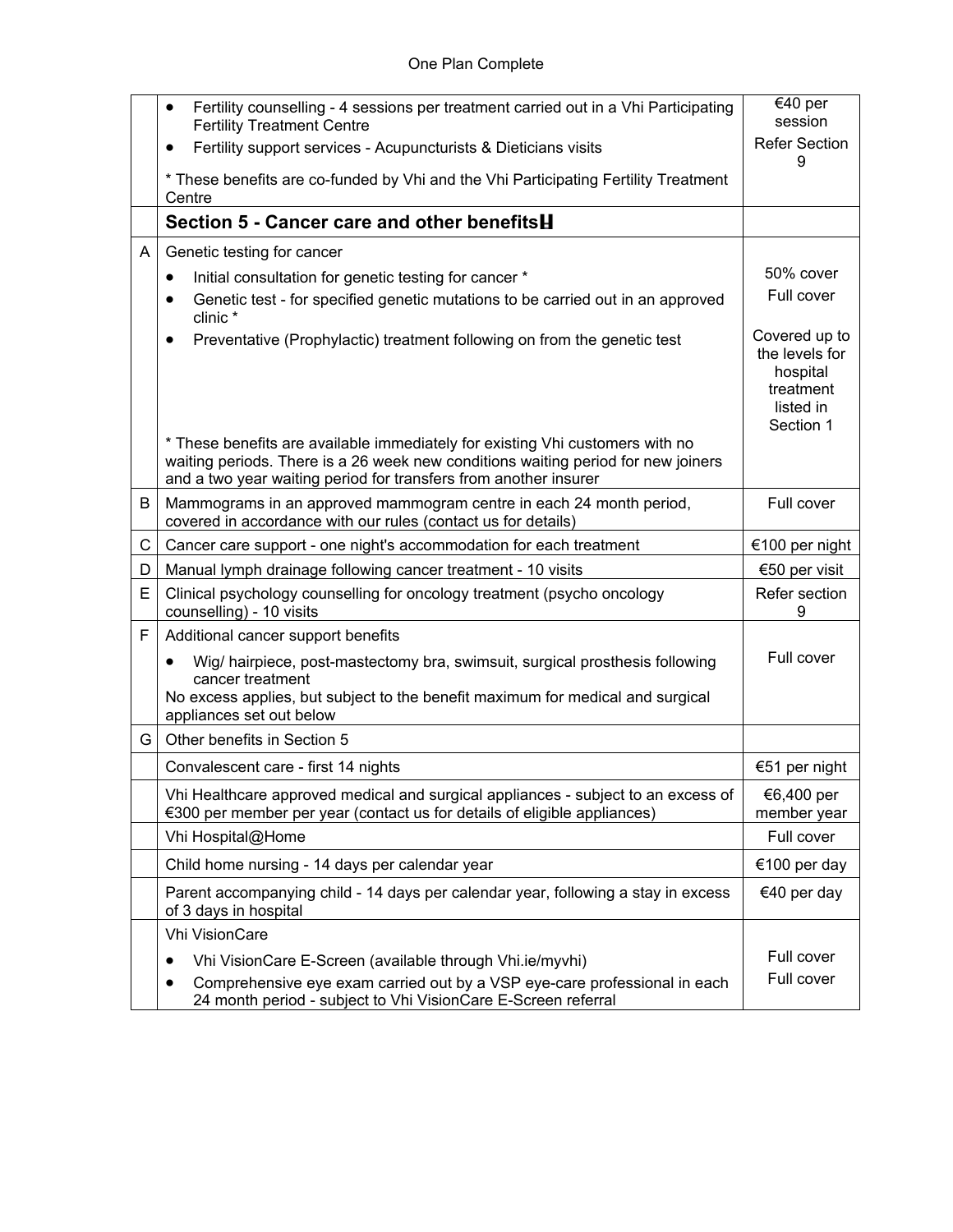|    | <b>Section 6 - Transport costs</b>                                                                                                                                                                                                      |                    |
|----|-----------------------------------------------------------------------------------------------------------------------------------------------------------------------------------------------------------------------------------------|--------------------|
| A  | Transport costs (covered in accordance with our rules)                                                                                                                                                                                  | Agreed<br>charges  |
|    | <b>Section 7 - Cover outside Ireland</b>                                                                                                                                                                                                |                    |
| A  | Emergency treatment abroad                                                                                                                                                                                                              | €100,000           |
| B  | Elective treatment abroad (subject to prior approval)                                                                                                                                                                                   |                    |
|    | Surgical procedures available in Ireland (as per level of cover in Ireland)                                                                                                                                                             | €100,000           |
|    | Treatment not available in Ireland                                                                                                                                                                                                      | €100,000           |
|    | <b>Section 8</b>                                                                                                                                                                                                                        |                    |
| A  | In-patient MRI scans (covered in accordance with Section 1)                                                                                                                                                                             | Agreed<br>charges  |
| B  | Out-patient MRI scans                                                                                                                                                                                                                   |                    |
|    | Category 1 - approved MRI centres<br>٠                                                                                                                                                                                                  | Full cover         |
|    | Category 2 - approved MRI centres, agreed MRI charges & consultant<br>$\bullet$<br>Radiologists fees (subject to an excess of €125 per scan)                                                                                            | Full cover         |
| C  | PET-CT scans (covered in accordance with our rules)                                                                                                                                                                                     | Agreed<br>charges  |
| D  | CT Scans (covered in accordance with our rules) $\blacksquare$                                                                                                                                                                          | Full cover         |
|    | Section 9 – Out-patient medical expenses (benefits are per visit,<br>per member, unless otherwise indicated) H                                                                                                                          |                    |
| A  | General practitioner                                                                                                                                                                                                                    | €25                |
| B  | <b>Consultant consultation</b>                                                                                                                                                                                                          | €60                |
| С  | Pathology - consultants' fees (per referral)                                                                                                                                                                                            | €60                |
| D  | Radiology - consultants' fees for professional services (per procedure)                                                                                                                                                                 | €60                |
| Е  | Pathology/Radiology or other diagnostic tests (refer to Section 8 for out-patient<br>MRI benefits) - 50% of agreed charges in an approved out-patient centre. Contact<br>us for details of eligible diagnostic tests and reimbursements | €500 per year      |
| F  | Pre- and post-natal care (combined visits)                                                                                                                                                                                              | €385               |
| G  | Dental practitioner - 1 visits                                                                                                                                                                                                          | €20                |
| H  | Physiotherapist                                                                                                                                                                                                                         | €25                |
| I  | Acupuncturists, Chiropractors, Osteopaths, Physical therapists, Reflexologists* -<br>12 combined visits                                                                                                                                 | €20                |
| J  | Chiropodists/Podiatrists, Dieticians, Occupational therapists, Speech therapists,<br>Clinical Psychology* - 12 combined visits                                                                                                          | €20                |
| K. | Health screening - in each 24 month period, covered in accordance with our rules<br>(contact us for details) *                                                                                                                          |                    |
|    | Lifestage screening programme in a Vhi Healthcare Medical Centre<br>$\bullet$                                                                                                                                                           | €300 per<br>screen |
|    | Dexa scans in an approved dexa scan centre                                                                                                                                                                                              | 50% cover          |